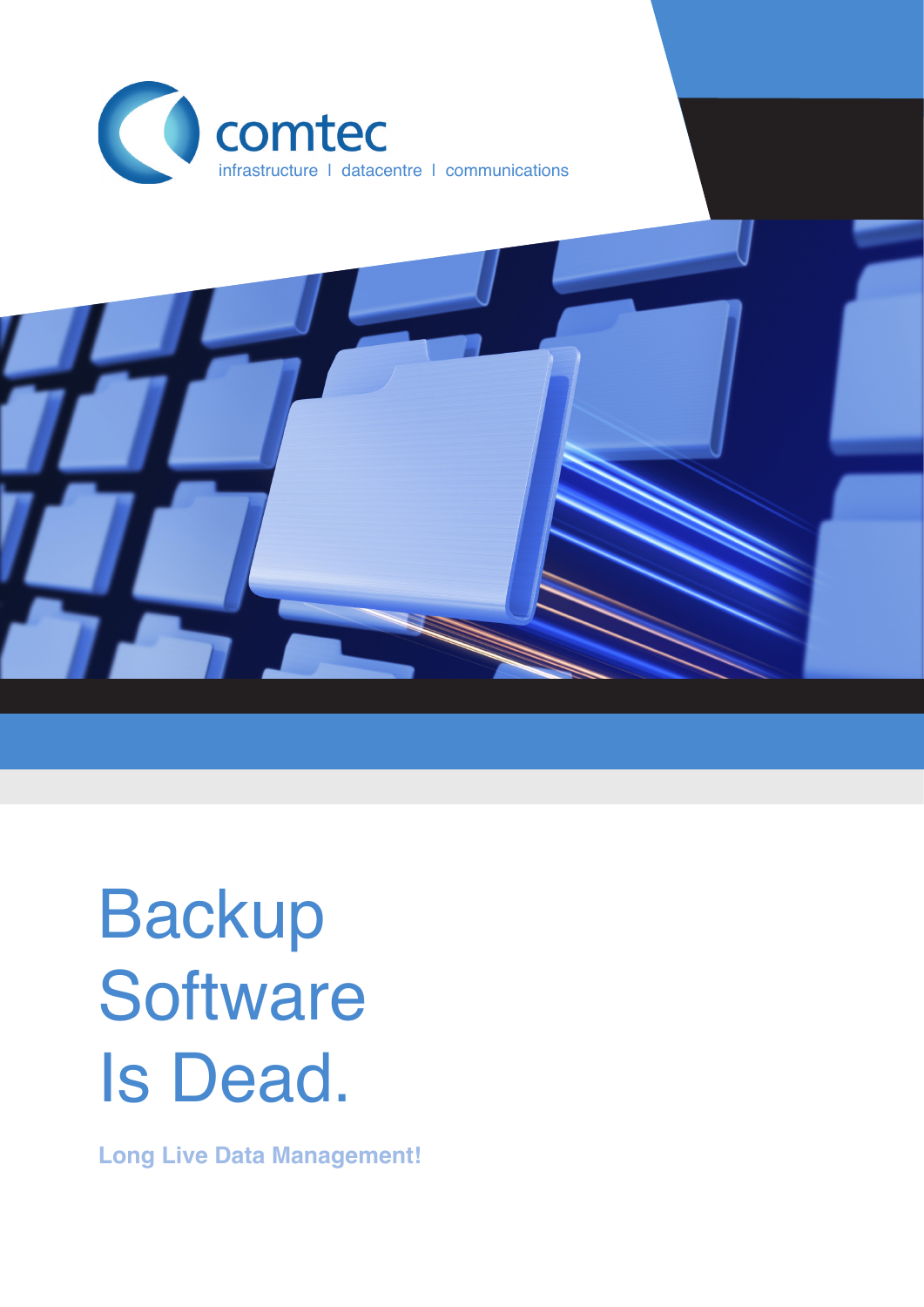# **BACKUP SOTFWARE IS BORN**

Backup software as we know it first emerged in the 1970s, with the advent of disk drives as our primary media. At the time, spinning media was cost prohibitive to store anything but production data. Tape was the cost-effective alternative for storing backup copies.

The origins of backup software were humble enough, with functionality limited to reading data from a server, optimising it for tape and cataloguing its location. It wasn't long before the volume of data being backed up exceeded the capacity of a single tape, so tape libraries were introduced.

Backup software added library and media management functionality; including robotics management for tape selection and the re-use or retirement of media.

## **THE GENIUS OF BACKUP SOFTWARE DESIGN**

For something that is so prevalent within IT, backup software has an ingenious design. Software developers not only had to deal with technology issues, they also had to factor-in business operational and workflow constraints.

When designing backup software, a number of assumptions were made:

- Storage is an integral part of the Operating System and the only way to access data is to read it from the OS. Hence the need for backup agents.
- Business applications can handle downtime, overnight or at weekends, during periods of reduced demand
- Tape media allows for rapid streaming of data in and out, as long as access is sequential
- Disks are too expensive
- In case of disaster recovery, data needs to be restored quickly

## **THERE IS A DISTURBANCE IN THE MATRIX**

Deployment of backup software in IT infrastructure led to the creation of a whole new set of processes ad behaviours.

Backup software designers had to reconcile downtime that a business could reasonably afford during backup (the Backup Window) against downtime resulting from the need to restore or recover lost data (the Restore Window).

Backup software traditionally assumes that no other activity takes place during the Backup Window. As businesses moved toward an always-on, 24/7 operational model, the Backup Window became smaller and smaller. At the same time, the volume of data required for backup was increasing, requiring a bigger window. The results were inevitable; if business operations weren't to be impacted, backups were incomplete, leaving business critical data vulnerable. The time needed to recover data depended largely on the time it took to load the appropriate backup tape and extract the data. Whilst a daily backup of all data ensured quicker recovery, performing a full back-up every night was both expensive and IT resource heavy.

To balance the competing needs of business uptime, Backup Window and Restore Window, IT departments created the WFDI schedule (weekly full, daily incremental). The assumption was that business activity was low during evenings and weekends so having backups running during these times would have the least impact.

The WFDI schedule also addressed the need for a reasonable recovery time. In a worst-case scenario, recovery would constitute the weekend tape plus any subsequent daily, incremental tapes. WFDI was an effective solution, until the very principles on which it was built changed. As it became more of a liability, it lead to the development of a new approach to backup – Data De-Duplication.



The origins of backup software were humble enough, with functionality limited to reading data from a server, optimising it for tape and cataloguing its location.

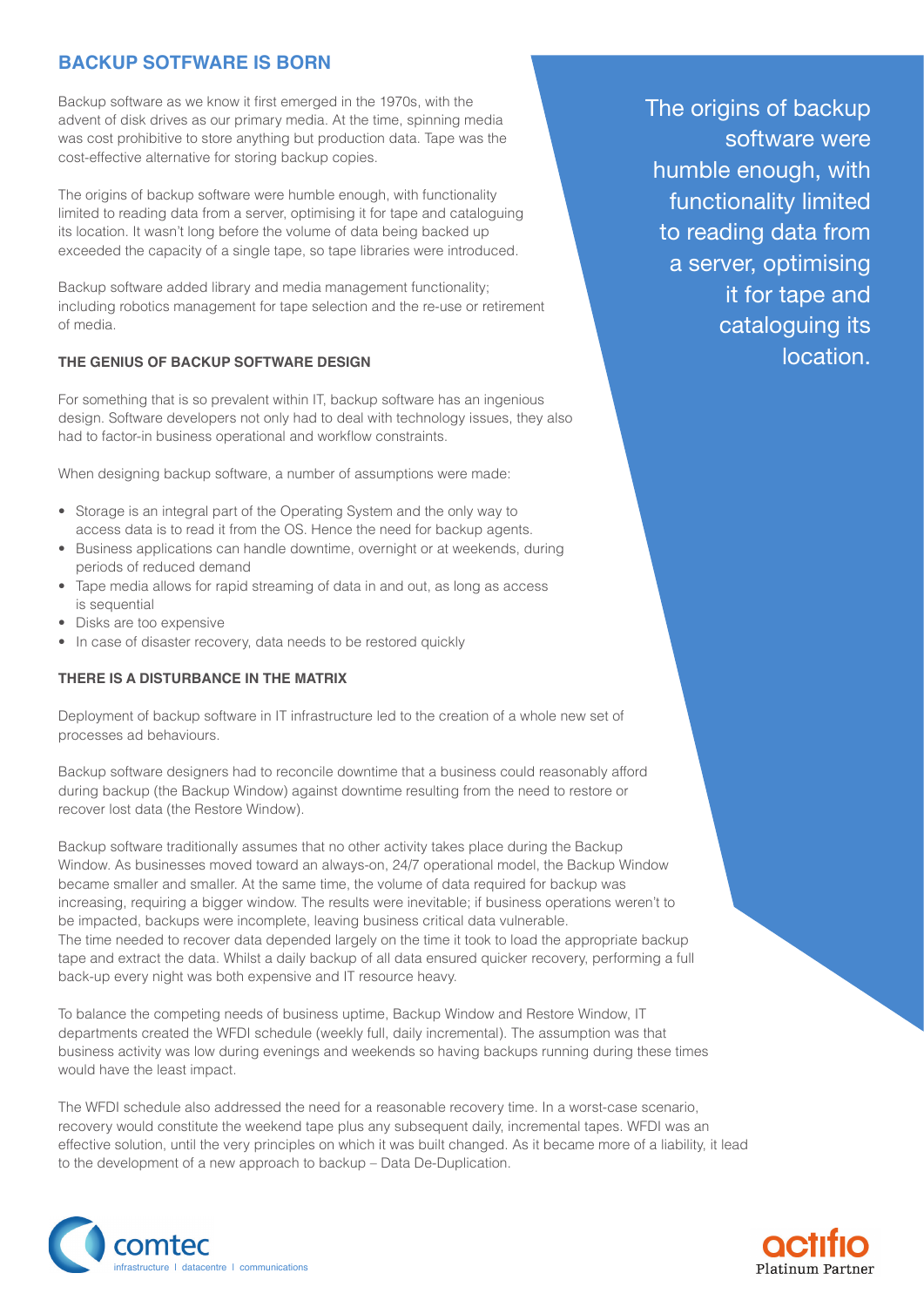# **MEANWHILE, THE WORLD BECAME FLAT**

During the nineties and noughties data became huge; literally. The need for greater storage capacity and reliability drove the development of external storage devices and server virtualisation and the increase in workforce mobility drove the need for networked storage.

As data grew, the cost of disk-based media came down and businesses could now choose from a number of options, varying in price, performance and capacity. De-duplication technology fixed the problems inherent in the WFDI schedule and eliminated redundant data on disks, significantly reducing the data footprint.

Disks were now competitively priced and supplanted tape as the media of choice. They were easier to handle and provided quicker access. The world was now open for business 24/7 and there was no such thing as downtime.

## **BACKUP FOR THE FLAT, VIRTUALISED WORLD OF CLOUD COMPUTING**

The IT world is a dynamic one; and it is very good at adapting quickly to changing business requirements and customer demand. As the business environment evolved, technology advanced a new set of assumptions:

- Business needs IT support 24/7
- Server virtualisation delivers unparalleled agility, mobility and simplicity
- Data protection involves moving data from disk to disk
- Disk storage has become commoditised
- IT architecture is evolving to become hosted, hybrid, SaaS
- Traditional backup software is incapable of providing effective, efficient data protection

These guidelines inform the new-look data protection process. One with a number of definable characteristics:

- Data can now be captured instantly and stored on backup disk media without the need for reformatting – eliminating the Backup Window.
- Data recovery is now a simple process of mounting and binding data to the appropriate application. There is no longer a need to restore data to the production storage system – eliminating the Restore Window.
- Data can be maintained in multiple formats, including native application format for instant recovery or optimised for long-term storage.
- Network utility can be optimised with purpose-built protocols designed for the efficient movement of data to and from remote sites for disaster recovery or business continuity.
- Data can be moved seamlessly across sites; transparent to the backup process and across vendor-neutral storage media, either physical or cloud-based.

The assumptions on which backup software design was based have changed. So why are we still using backup software?



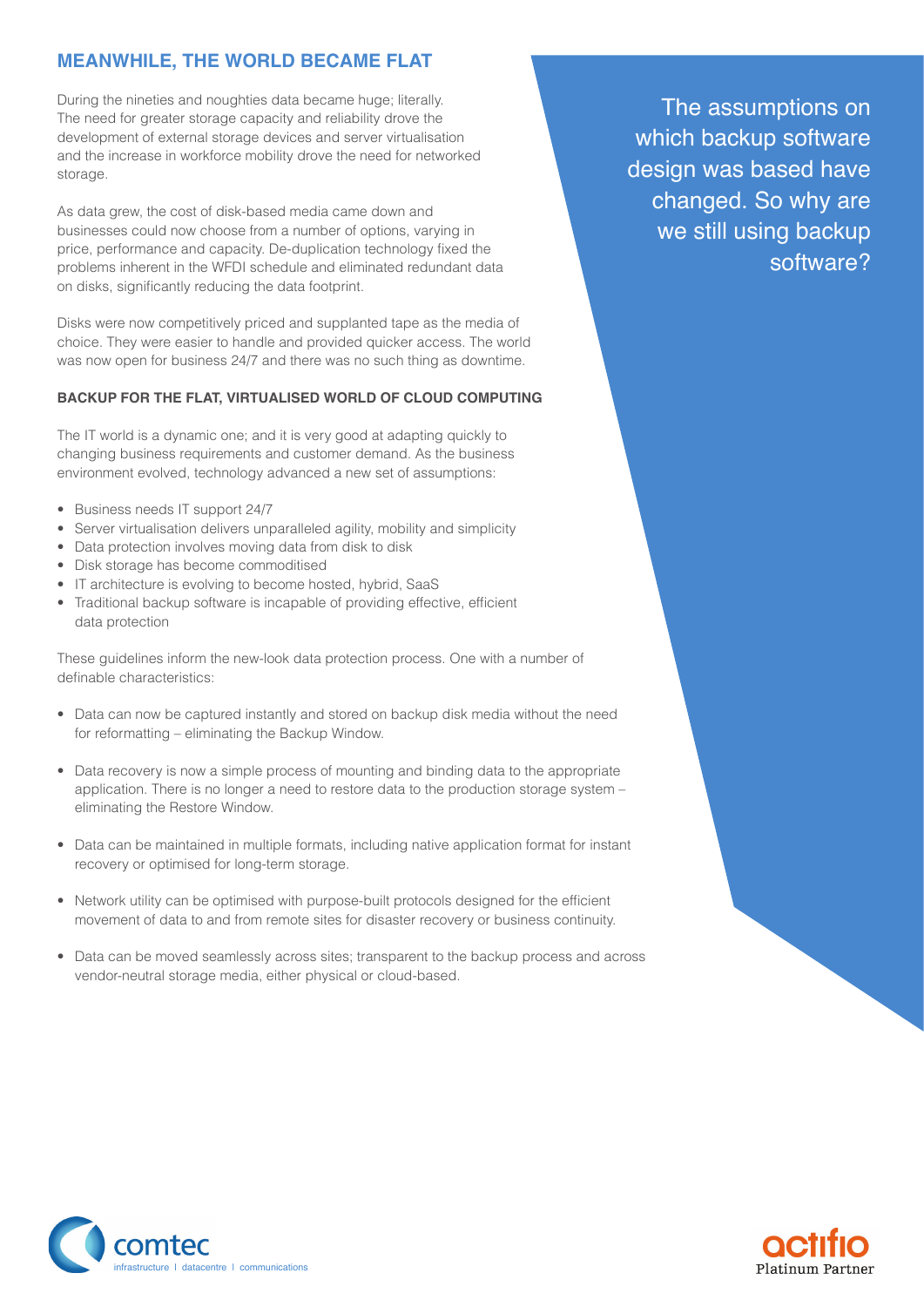# **GOODBYE BACKUP SOFTWARE, HELLO DATA MANAGEMENT**

With both applications and backup utilising a common storage media, business data can be divided into two simple types. Production data used by business applications in day-to day operations, and copy data, the backed-up versions of production data.

The unification of media to store copy data drives one of the key paradigm shifts in data management: a single, unified approach to managing all copy data with the smallest storage footprint – VIRTUAL DATA MANAGEMENT

# **VIRTUALISATION COMES TO DATA MANAGEMENT**

Actifio set about designing a data management solution for disk-based media and pioneered Virtual Data Management (VDM). This technology virtualises the management of independent, duplicate copies of data into a single platform; eliminating redundancy and re-purposing unique data for business applications.

The result is an application-centric, SLA-driven solution that efficiently manages all copy data for multiple business requirements: data protection, disaster recovery, business continuity, compliance etc. working across physical, virtual or cloud infrastructures: AnyIT™.

At the heart of the Actifio technology is an SLA that drives the lifecycle of business application data. AppSnapCopy™ captures only the changed blocks of application data, resulting in a near-zero Recovery Point Objective (RPO). The pipeline architecture of this technology results in up to 80% reduction in the amount of data being copied.

The figure below demonstrates the impact on a 10TB data set with 2% daily change rate.



Virtual Data Pipeline File System (VDPFS), an Object file system, stores the delta-copy objects in raw, de-duplicated and compressed formats locally and/or remotely. The net result is a reduction of up to 95% in the storage footprint, which comprises only the unique blocks of copy data.



AppSnapCopy™ captures only the changed blocks of application data, resulting in a nearzero Recovery Point Objective (RPO).

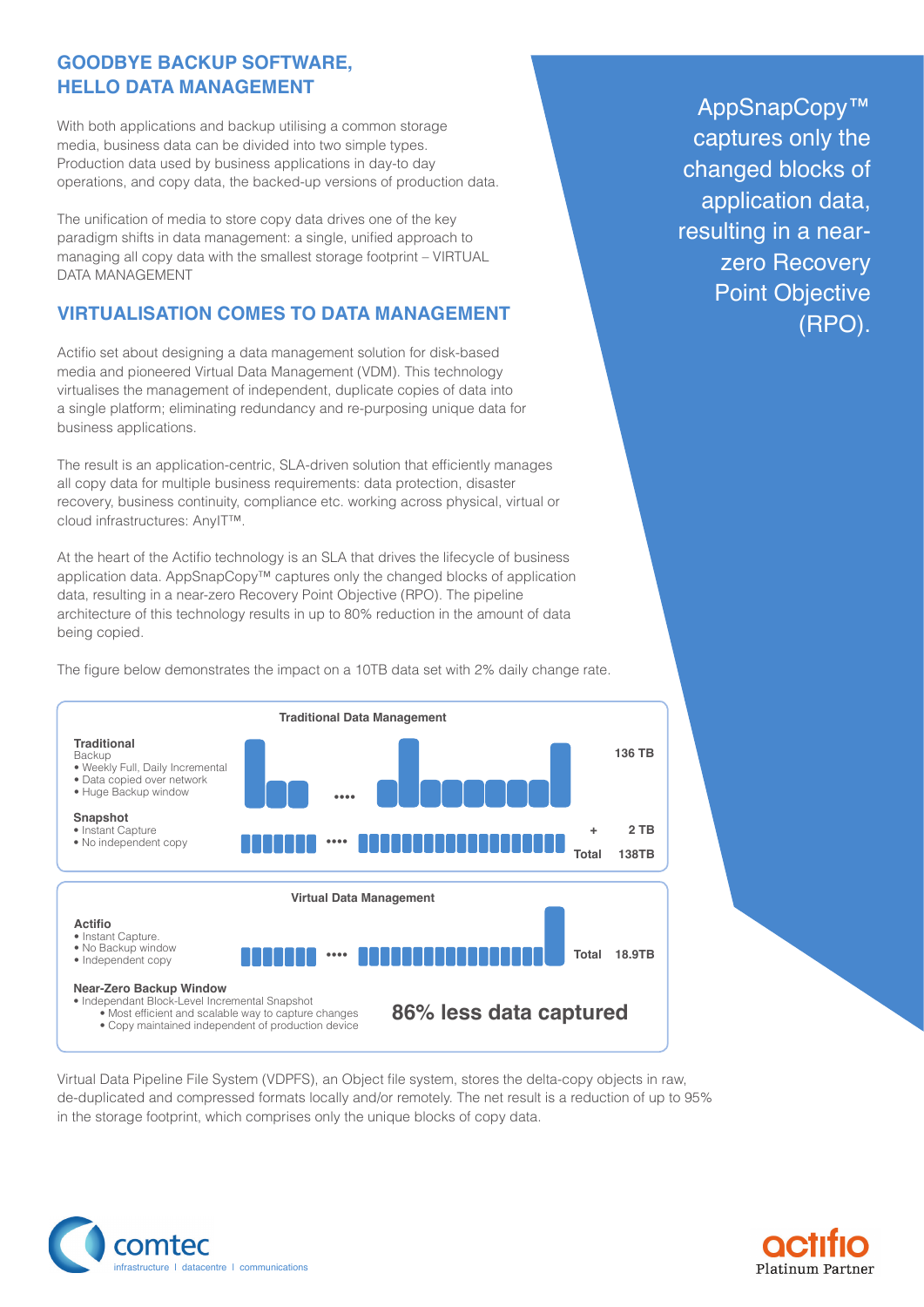Unlike the current de-duplication devices, VDPFS implements a unique, context-sensitive de-duplication technology with selfdescribing objects. These objects comprise application data with temporal, casual and SLA relationship associations, enabling intelligent data management and re-use. Since data is captured at block level, the resource required to de-duplicate on fixed block boundaries are 6x less than the variable length process used by current de-duplication devices.



By virtualising resources into private, public or hybrid cloud storage, users are able to reduce costs by over 75%.



- Base copy reduced by 50% dedup + 50% Compression
- Only unique data kept across all secondary data
- **Multiple data formats stored**
- Native for speed and dedup for reduction • Define by SLA

By virtualising vender-agnostic physical or cloud storage resources into private, public or hybrid cloud storage pools, users are able to leverage commodity storage, or existing storage devices, to reduce storage costs by over 75%.

Data movement is performed by DedupAsync™. This purpose-designed network protocol results in efficient data movement through the optimisation of bandwidth usage by only transferring unique data to the remote storage site. In addition to the global deduplication of data, DedupAsync™ drives down network usage by as much as 70%.

AppSnapRestore™ parses the VDPFS object file system to recover data in application format, at the point in time of recovery. By directly mounting the recovered data to a server, no data movement is necessary; resulting in a new zero Recovery Time Objective (RTO).



**Restore Window**

- Sequential copy of incrementals
	- Overlay Full with incrementals
	- Copy data to production storage



**Instant Restore** • App-Centric Snaprestore

- 
- Instant restore of any data from any time • Restore with "mount". No data movement
- Restore files, email, mailboxes or volumes



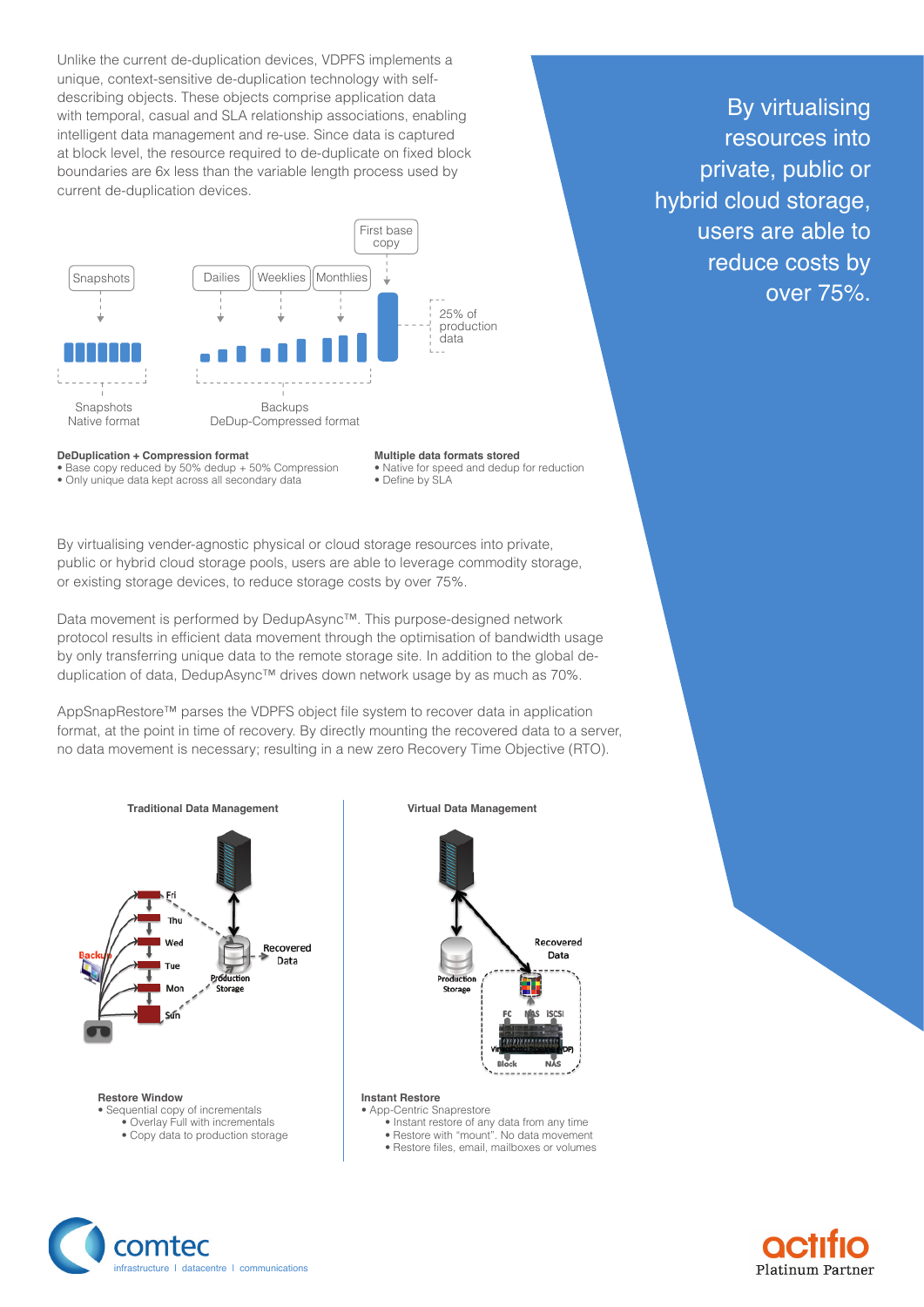The result is not only a significantly reduced data footprint for recovery but also instant access by applications to data from any point in time, without the need to use production storage, application server or network resources.

Deployment of the Actifio solution is zero-impact and requires no change to any existing data management applications such as backup, snapshot or replication. Actifio can be deployed as a single solution for all data management requirements or as a solution for a specific management application.

# **10X BUSINESS IMPACT**

Virtual Data Management brings with it the proven benefits of virtualisation: simplicity, service-oriented management, flexibility and enhanced utilisation. Actifio users have been able to drive down Total Cost of Ownership (TCO) by up to 90% whilst simplifying multiple data management operations. Virtual Data Management reduces costs by:

- Reducing copy data footprint
- Reducing the unit cost of copy data storage
- Reducing network bandwidth for replication
- Eliminating multiple software licenses
- Freeing production data storage capacity
- Eliminating the overhead typically imposed by backup software on application server CPUs, network and production data storage devices

# Actifio users have been able to drive down Total Cost of Ownership (TCO) by up to 90%.



## **10X Financial Impact**

- Delay/reduce storage/tape cost by up to 95%
- Reduce bandwidth cost by up to 75%
- Reduce HW/SW licensing cost up to 65%
- Breakthrough the 30% VMware barrier
- Enable commercial/viable use of cloud

## **10X Operational Impact**

- Single solution for Backup, Snapshot, dedup, DR, BC, test-dev, analytics and compliance
- Co-Exists with current infrastructure
- Manage physical/virtual environments
- Application driven SLA management